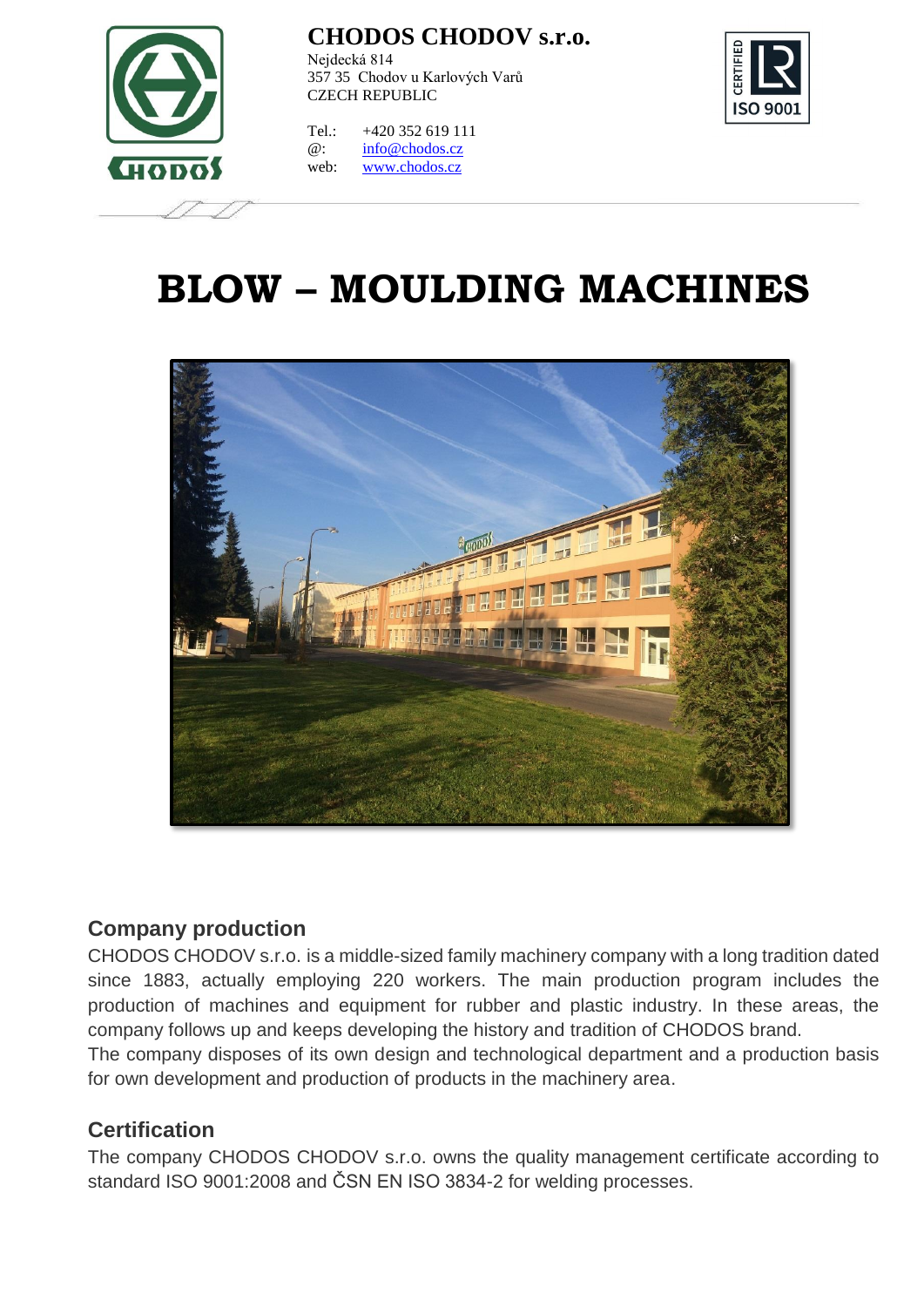

Nejdecká 814 357 35 Chodov u Karlových Varů CZECH REPUBLIC



Tel.: +420 352 619 111 @: [info@chodos.cz](mailto:info@chodos.cz) web: [www.chodos.cz](http://www.chodos.cz/)

#### **Main products in area of rubber processing:**

- BLOW-MOULDING MACHINES
- EXTRUDERS
- RECYCLING TECHNOLOGY STRING REGRANULATION LINES

#### **Blow-moulding machines**

CHODOS CHODOV s.r.o. is a historical producer of blow-moulding machines designed for production of hollow bodies with various nominal volumes. On blow-moulding machines, thermoplastic of PE-LD, PE-HD, PVC-U, PP and in some cases also PET-G may be processed. The blow-moulding machines dispose of an all-welded massive and rigid frame, ensuring a high accuracy of inserting the thorn into the mould and a precise adjustment of partition plane of the mould thanks to a double synchronization of mould closing.

The blow-moulding machine consists of extruding machine, blow-moulding unit, hydraulic system, pneumatic system and control part. The machines are designed in one- or two-mould variants. The blow-moulding is realized from upwards, the movement of mould carriage is horizontal.

## **BLOW-MOULDING MACHINE VA 521 TYP 033 015 M001**

In 2017, we manufactured VA 521, which is the first one from the new series of blow-moulding machines.

The blow-moulding machine 521 is an up-to-date, efficient, two-mould machine designed for blow-moulding of hollow bodies with nominal volume 1 liter. The specific production possibility depends on dimension of clamping surfaces of the mould. We offer the machine in conformity with up-to-date trends in electrical or hydraulic–electrical design.

In its basic version, the blow-moulding machine is equipped with a wall thickness regulation and according to processed material, with a corresponding screw and extruding head.

Machine equipment – periphery upon the customer wish:

- trimming of feeding head for production of wide-neck containers
- pellet suction device
- dosing / dyeing unit
- cooling aggregate
- conveyors / conveyor belts
- possibly other equipment upon request of customer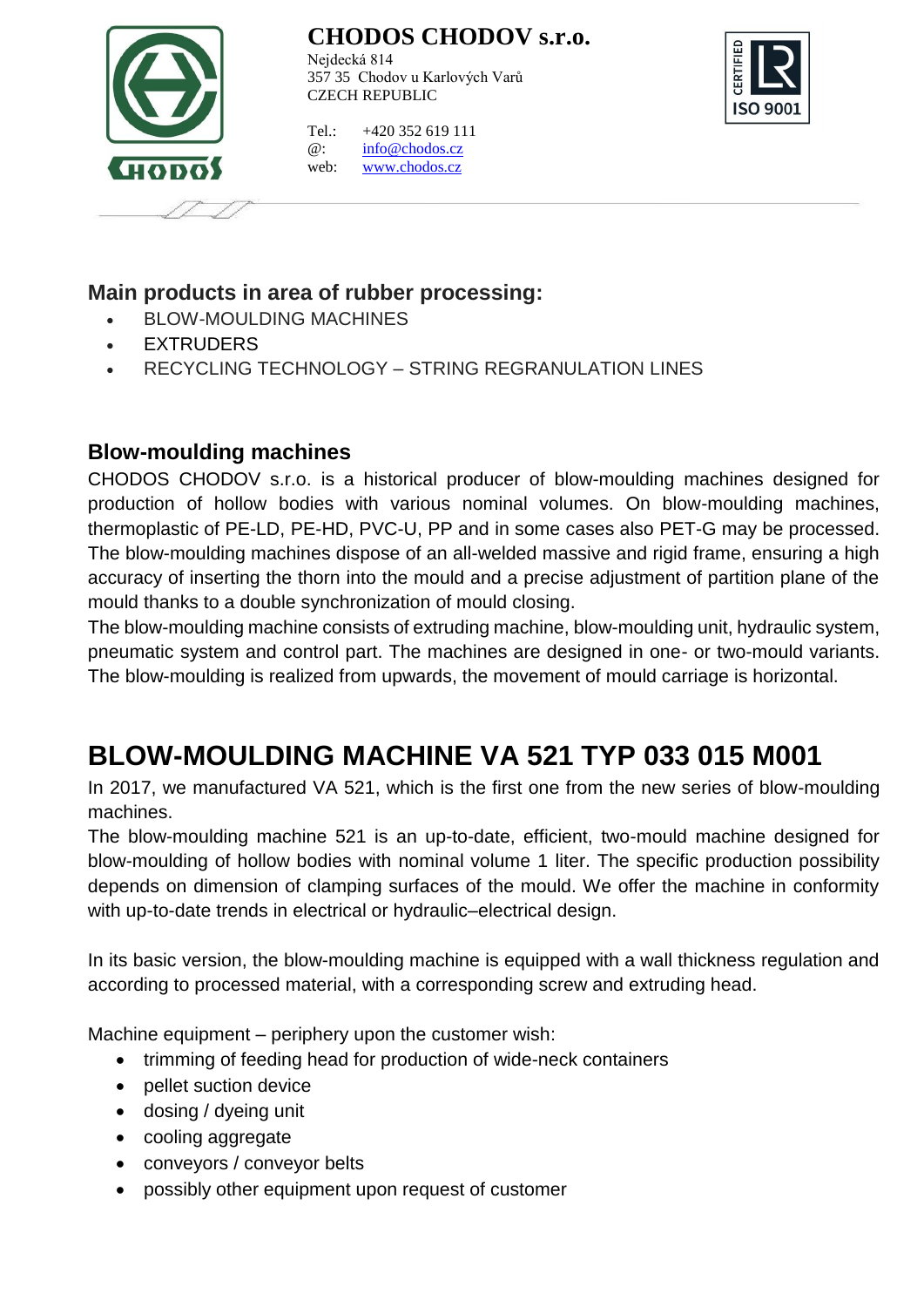

Nejdecká 814 357 35 Chodov u Karlových Varů CZECH REPUBLIC

Tel.: +420 352 619 111 @: [info@chodos.cz](mailto:info@chodos.cz) web: [www.chodos.cz](http://www.chodos.cz/)



For production of smaller amount of products, it is possible to supply this blow-moulding machine in a single-mould version.

Within the frame of the new series of blow-moulding machines, our company has been preparing a project for another blow-moulding machine for production of containers with volume of  $6 - 10$ liters.

#### **VA 521 – SIDE VIEW**

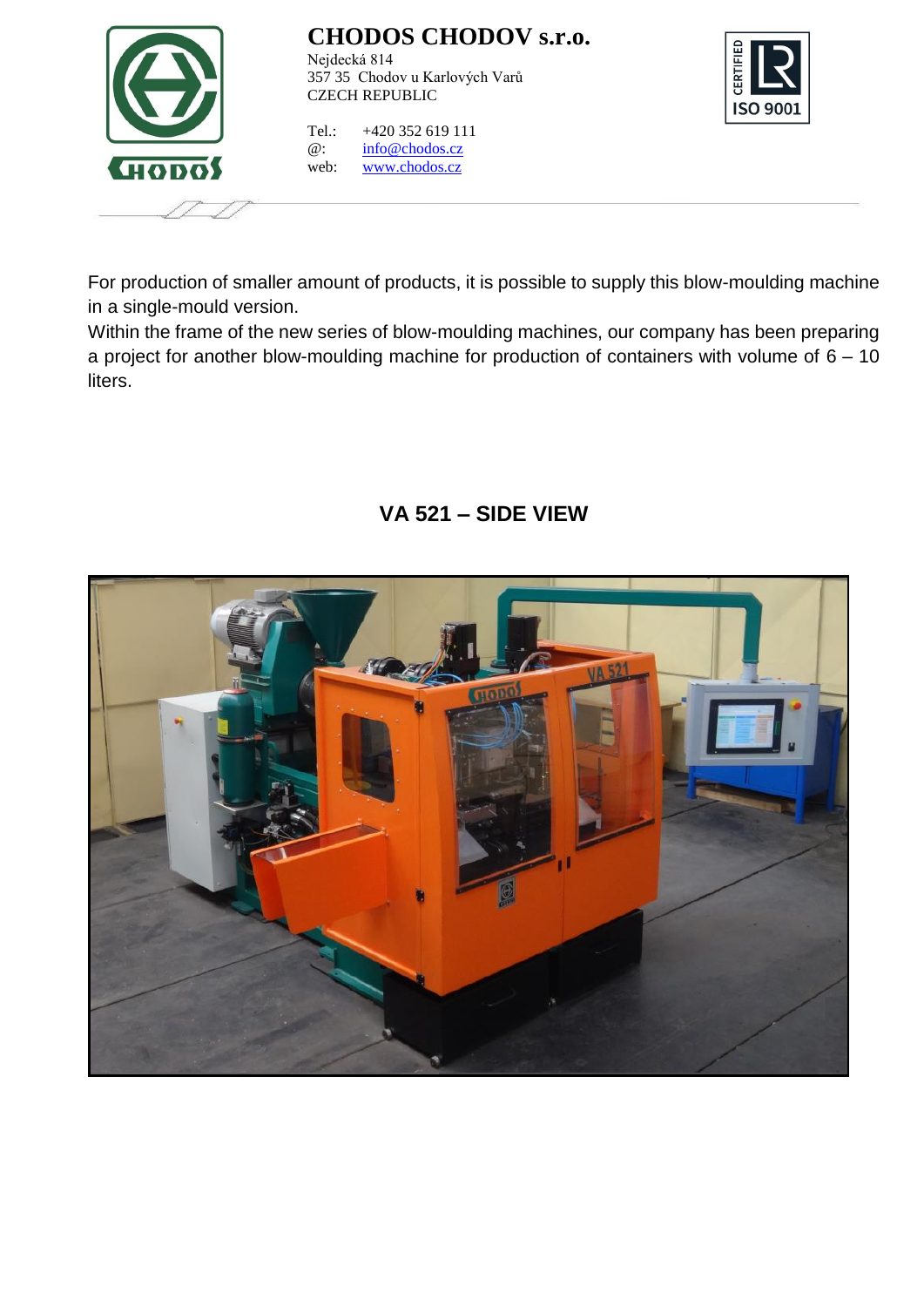

Nejdecká 814 357 35 Chodov u Karlových Varů CZECH REPUBLIC



Tel.:  $+420352619111$ <br>
@:  $\frac{\text{info@chodos.cz}}{}$ [info@chodos.cz](mailto:info@chodos.cz) web: [www.chodos.cz](http://www.chodos.cz/)

#### **VA 521 – INTERRIOR AND MOULDS**



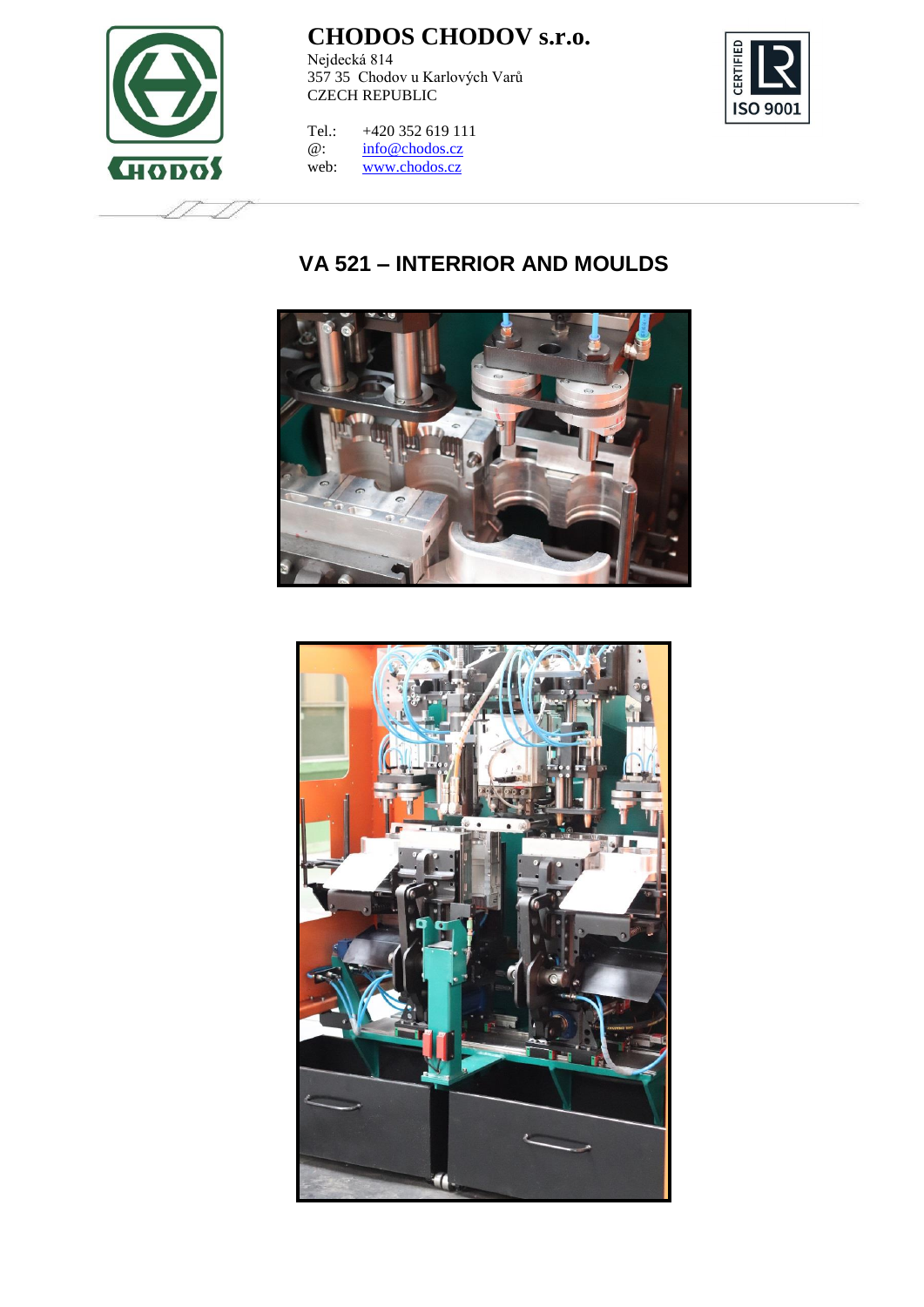

Nejdecká 814 357 35 Chodov u Karlových Varů CZECH REPUBLIC

Tel.: +420 352 619 111 @: [info@chodos.cz](mailto:info@chodos.cz) web: [www.chodos.cz](http://www.chodos.cz/)



#### **MACHINE DESCRIPTION / PURPOSE**

The machine has two moulds, blow-moulding from upwards, and horizontal movement of mould carriage. When separating parison, the extruding machine moves vertically. The mould mechanism is constructed with respect to stability of partition plane by increasing the closing force through a symmetric layout to mould partition plane and loading the guide elements by straight pull. The mould carriage drive and the mould closing are solved according to the machine design either with hydraulic cylinders, where the mechanism are equipped with a continuous position measuring for optimization of movement speed, or by the electromechanical design, the drive is created by a moving screw and an electric motor. The blow-moulding thorns has also got a drive with a moving screw and an electric motor. The entire blow-moulding may be adjusted in two axes in horizontal plane, in case of two-way design, each individual blow-moulding thorn may be also adjusted vertically. In case of three-way blowing, there is a possibility to adjust the individual blowmoulding thorns vertically. The mould as well as thorns are tempered with cooling liquid from water distribution. The overflow separation stations is located behind the blow-moulding station, where the overflow on the hollow body held in the mask is removed with help of a last located on the plate of the piston rod of the pneumatic cylinder with linear guiding. The output of hollow bodies is oriented with help of an output device. The blow-moulding machine has got screw diameter 60 mm and may be alternatively chosen with or without input grooved zone. The front support of the working cylinder ensures the vertical movement of the extruding head when separating parison. The drive is secured alternatively with help of a hydraulic cylinder, pneumatic cylinder, possibly motion screw with electric motor. The height of the entire blow-moulding machine may be adjusted according to the extruding head and the parison separation type. The drive of the extruding unit has got 22 kW A/C. The extruding unit may be alternatively equipped with input, cooled, grooved zone. The hopper may be locked, or drained in case of emergency. The extruding heads may be chosen one-way, two-way or three-way. They may be equipped with a 64-point regulation of parison wall thickness. The parison separation under the extruding head may be side-type, with help of counter-rotating knives or cutting in the middle of parison. The separation with counter-rotating knives may be alternatively equipped with parison welding in its lower part. The hydraulic aggregate and water distribution are located in the rear frame, the individual sections of compressed air distribution are located on the front frame. The covering is made of a welded construction and is equipped with required safety elements. The electric case is positioned on the rear frame. The machine control, except of basic functions, is ensured with help of a 17" touch display. The machine has got CE marking.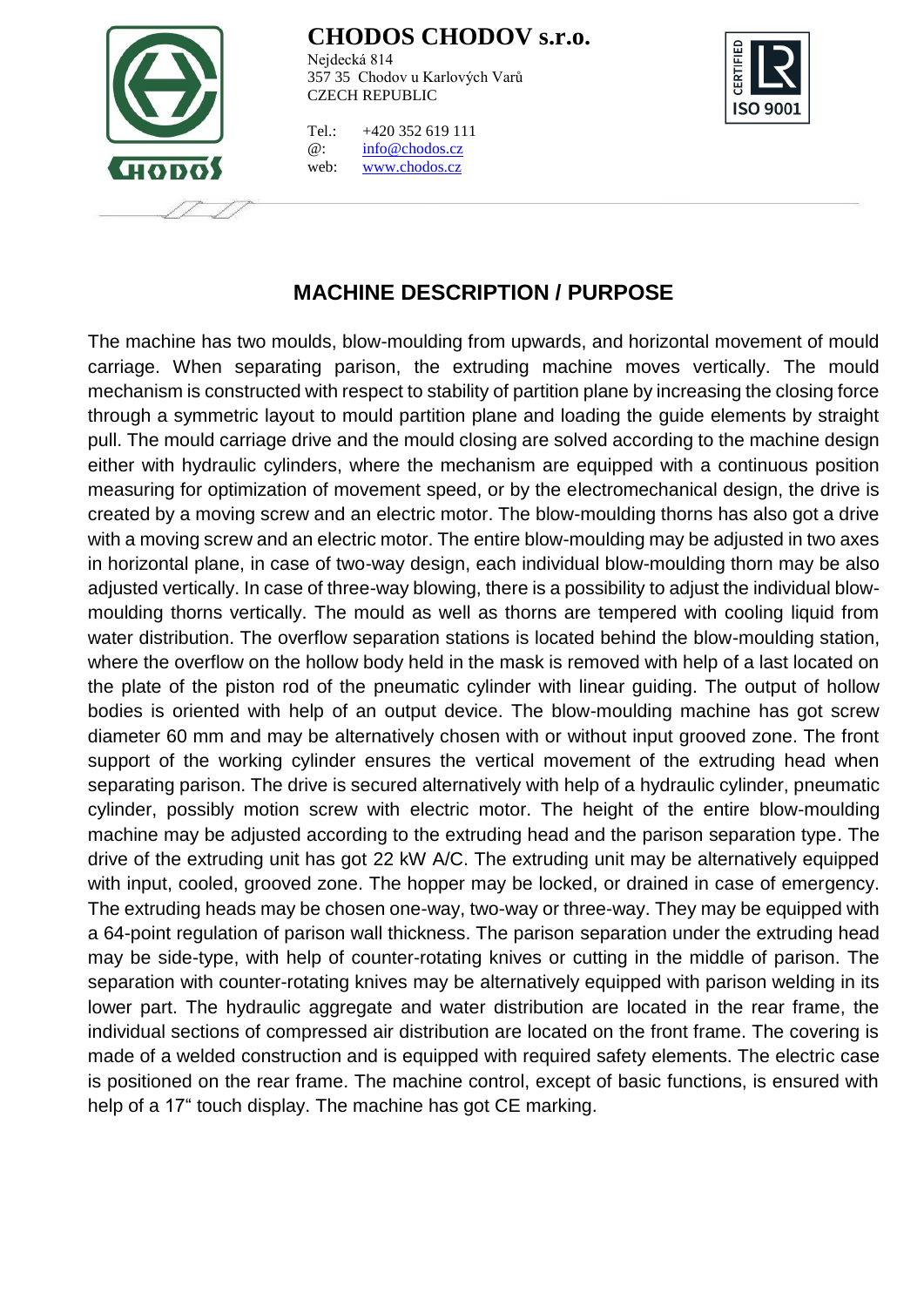

Nejdecká 814 357 35 Chodov u Karlových Varů CZECH REPUBLIC



Tel.: +420 352 619 111 @: [info@chodos.cz](mailto:info@chodos.cz) web: [www.chodos.cz](http://www.chodos.cz/)

### **TECHNICAL DATA**

#### **MACHINE PARAMETERS:**

| machine dimensions (VS D60, hopper, motorization) |  |
|---------------------------------------------------|--|
|                                                   |  |
|                                                   |  |
|                                                   |  |
|                                                   |  |
|                                                   |  |
|                                                   |  |
|                                                   |  |
|                                                   |  |
|                                                   |  |
|                                                   |  |
|                                                   |  |
|                                                   |  |
|                                                   |  |
|                                                   |  |
|                                                   |  |
|                                                   |  |
| * with output cover                               |  |

#### **MACHINE CONSTRUCTION:**

|  | 1.) Hydraulic part (hydraulic drive has got mould carriage, mould closing, resp. front |  |
|--|----------------------------------------------------------------------------------------|--|
|  |                                                                                        |  |
|  |                                                                                        |  |